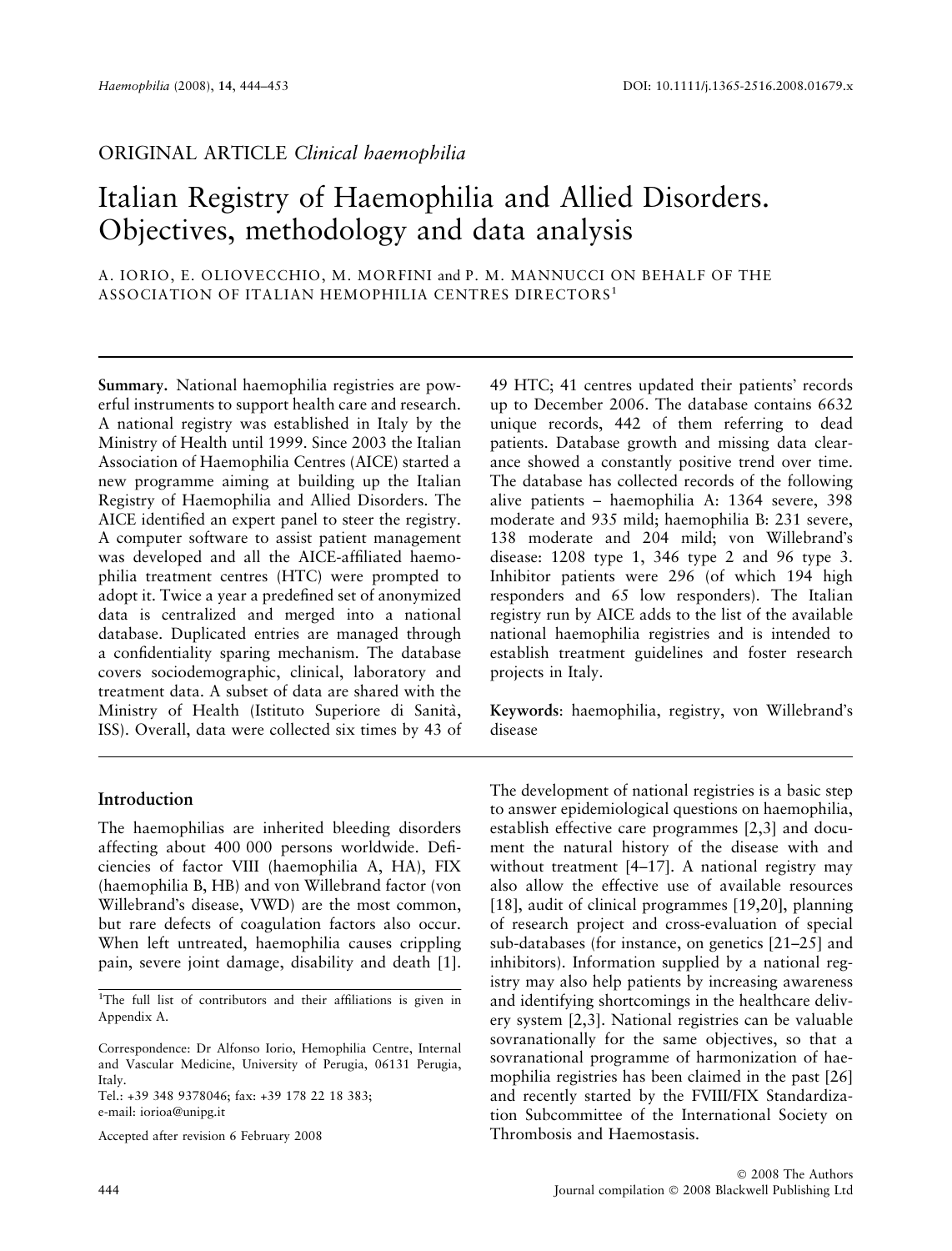The aims of this article were to describe the development of the Italian registry fostered by the Italian Association of Haemophilia Centres (AICE), and to report the main data from it so far extracted.

# Methods

A national haemophilia registry in Italy was formerly maintained (up to 1999) through a collaboration between AICE and the Italian Ministry of Health (Istituto Superiore di Sanita`, ISS). Since 2003 a new registry programme was independently developed by AICE. At the beginning, a working group of haemophilia treatment centre (HTC) directors set the goals of the registry and established the data to be collected. The goals were to determine prevalence and incidence of haemophilia, its management and complications. The Italian registry was conceived to be completely doctor-run, and to be regularly updated, and was named the Italian Haemophilia and Allied Disorders Registry.

# The AICE organization and the registry steering bodies

Italian Association of Hemophilia Centre is a nonfor-profit association of Italian doctors and carers involved in health care and research in haemophilia and other coagulation disorders. All the directors of the Italian HTC take part in AICE; they are actively involved in its management and meet twice a year. The main objectives of AICE are to prompt optimal health care delivery through the Italian HTC network; basic and clinical research on coagulation disorders; education of medical and related professionals involved in haemophilia care and collection of epidemiological data on coagulation disorders. First, each HTC Director is responsible for the collection and validation of patient data; then, a technical group, based at the University of Perugia, takes care of merging, analysing and reporting the database data; finally, a steering committee is responsible to evaluate and approve any request to access the database for research purposes. The central database, which is simply the merge of the anonymized replicates of all the local databases of each HTC, is stored at the University of Perugia. The Registry is not formally protocol driven, but all the details about data collection are agreed at each AICE general meeting and included in the corresponding minutes. An online help is available in the specific software employed for data collection (emocard, see below).

### HTC management software (EMOCARD)

The HTC directors chose to create a management software intended both to collect data for the registry and allow the clinical and administrative management of HTC. This plan led to EMOCARD, a management system developed by AICE and adopted by HTCs. EMOCARD was designed to support all the daily activities of HTCs, and covers all the relevant fields of haemophilia management (i.e. basic demographics, family and patient history of disease, vaccination, physical examination, HIV and HCV status, inhibitors, complete coagulation profile and other laboratory data, molecular diagnosis, type and mode of treatment, follow-up visits, hospitalization and surgical procedures). To improve homogeneity in data collection and minimize subjectivity, all the fields relevant to the registry were coded as yes/no or multiple choice variables; numerical data were preferred wherever possible [17]. EMOCARD is password protected, and it runs as a stand-alone programme or as a client-server application, available for the most common database services (MS-SQL and Oracle). The Italian HTCs were provided with a template consent form to be approved by each institutional review board and to be signed by each patient enrolled in the local database. The signed forms are peripherally stored.

# Data centralization and merging

For each patient entered in the local database, emocard generates a unique personal ID code (EMO-ID) to replace the patient's identity data when these are sent to the national database. Every 6 months each HTC centralizes anonymized records of patients through an automated procedure. After the information is gathered, the national database is updated according to the following rules: (i) each patient record in the national database is updated in accordance with the last patient record, (ii) any record referring to patients not already present in the national database is added as 'new patient' and (iii) any patient not present in the last data set sent to the national database is considered lost or withdrawn and is marked as 'deleted'. This routine is separately run for each data set sent by each HTC. Then a set of congruency checks is carried out on the newly merged national database. All the records not passing this stage are excluded from the analysis and queries are issued to the responsible HTC to fix them. This usually occurs before the next data collection.

A common bias occurs in similarly merged databases when a patient is entered twice or more often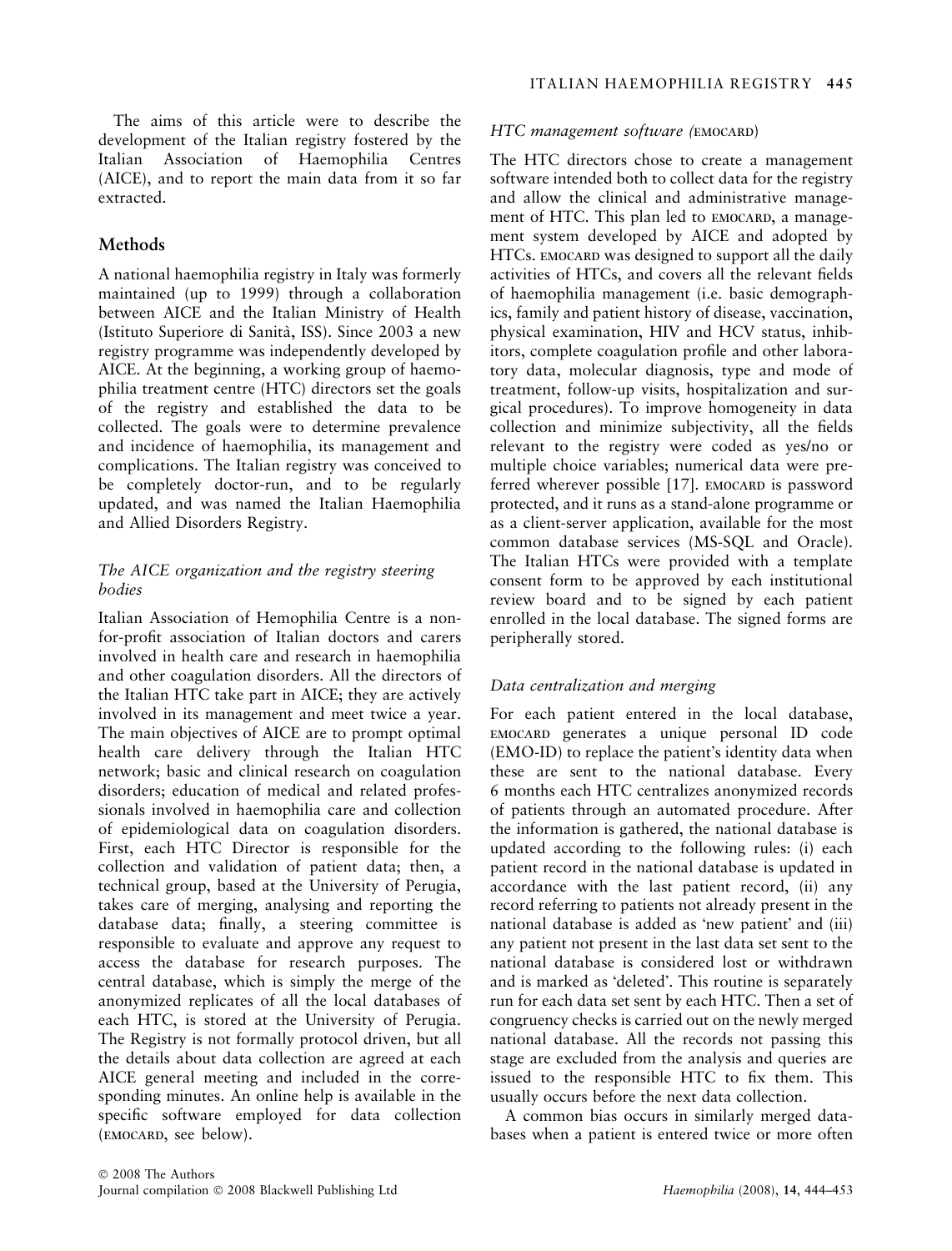

Fig. 1. Flow chart of the confidentiality sparing management of duplicated patients' records. Two independent sets of data are extracted from the confidential medical records of the haemophilia treatment centre (HTC) local databases (1): a set of relevant data, identified through a nationwide unique identifier [EMO-ID (2)] and a set of a unique patient identifiers, built up on patient sensible data [i.e. name initial, surname initial, birth date, code for birth place and sex; PTS-ID (3)]. The PTS-ID is unrelated to sensible clinical or demographic information and to the EMO-ID. Both the EMO-ID and PTS-ID are stored in the local database, but the EMO-ID only is included in the national data set. Then, a duplicate check routine (4) matches all the identical PTS-ID provided by different HTCs and produces a set of information that are embedded in an automatic routine (5) distributed to all HTC, which produces, in the following data extraction, a set of duplicate ID (6). The duplicate ID indicates different EMO-ID provided by different HTC but relative to unique duplicated patients. The duplicate ID is not stored in the local database, neither used when producing local reports, so that any duplicated patient is retained in any relevant local HTC database. Finally, a semiautomated duplicate merge procedure (7) is used to produce a national data report after merging of all records relative to unique patients.

because he is treated in different centres. A duplicate management routine was built up taking into account the need to preserve patient privacy [17,27]. This allows to merge records from different HTCs but referring to the same patient, and as the logic of the process does not imply any modification of the local database, patients' privacy is fully preserved (see Fig. 1 and legend for additional details).

#### Data analysis validation

A predefined set of database queries is then run on any newly updated national database (working database) to automatically produce national and local reports. These reports are published in password-protected pages on the AICE website (http:// www.aiceonline.it), to allow each HTC to check and validate the local report. Any incongruence found by HTCs is evaluated, verified and eventually included in the working database that becomes definitive. The same set of queries is then run again on the final database version to produce the final reports.

#### Report distribution and website

The report is organized in sections (alive and dead patients, database updates, use of factor concentrates and other data) and subsections. Each subsection is made of summary and detail tables produced by direct analysis of the national database. To help data interpretation a series of calculated check cells are provided: lines for total and column for percentages. The report is a hypertextual page with a lateral flowing bar, several hyperlinks along the text, a menu on the left side of the page and can be completely printed out (with or without extended legends). The local report is very similar to the national one except for the presence of appendices produced by queries on data that require checking and rectifying. Final reports (local and national) are then published on the AICE website. Each HTC can access his own local report and the national one. The access to the local report is possible through a summary page listing the active centres, with information about the time of last data sent, number of patients provided and validation of the working report. The website stores all biannual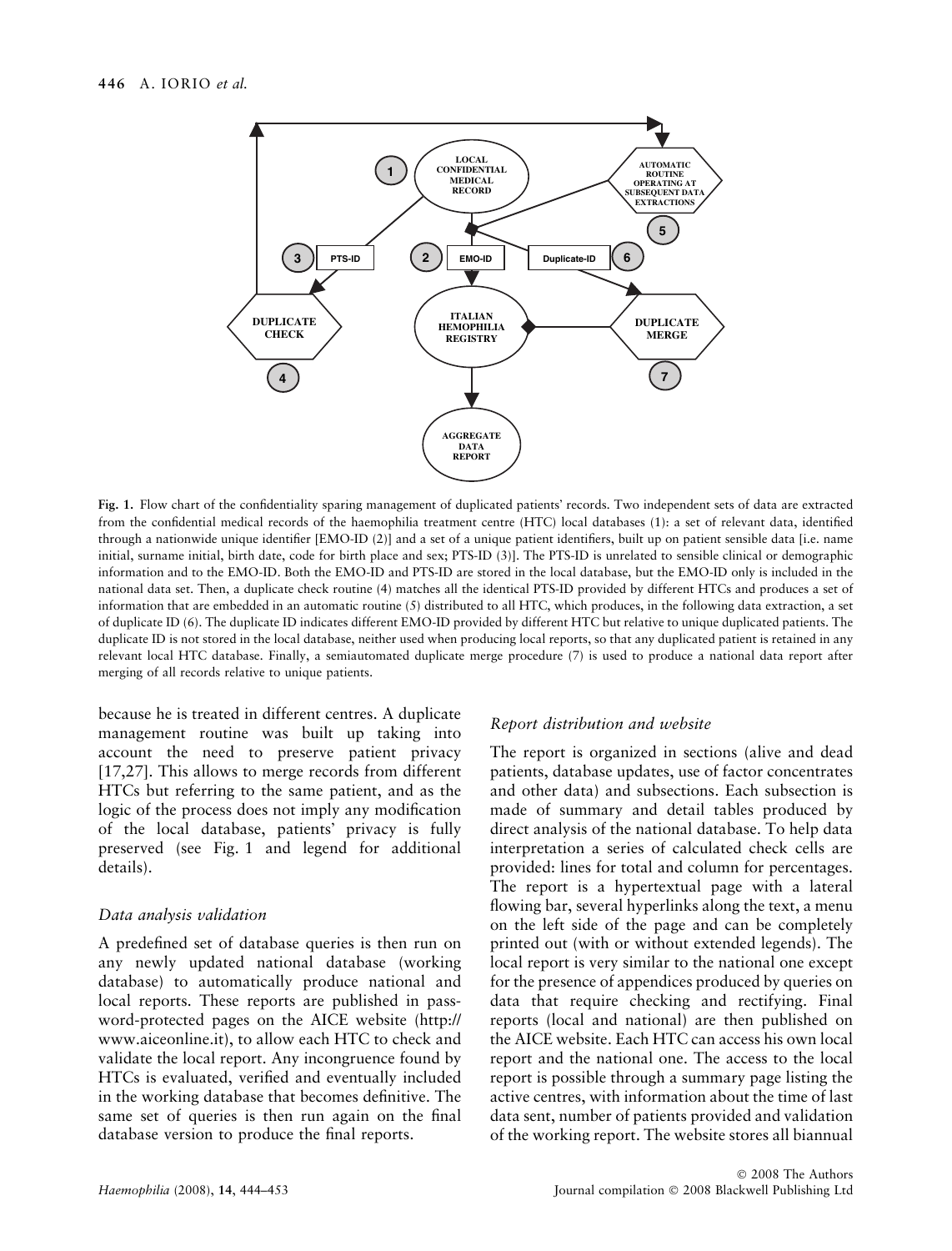Table 1. Summary data for Italian male patients with haemophilia A as on December 2006.

|                                          |                                  | Age (years) |     |      |     |      |
|------------------------------------------|----------------------------------|-------------|-----|------|-----|------|
| Category                                 | Number 0-9 10-24 25-44 45-64 65+ |             |     |      |     |      |
| Haemophilia A severe                     | 1100                             | 122         | 267 | 465  | 217 | 29   |
| Haemophilia A severe<br>with inhibitor   | 261                              | 54          | 60  | 91   | 49  | 7    |
| Subtotal                                 | 1361                             | 176         | 327 | 556  | 226 | 36   |
| Haemophilia A moderate                   | 377                              | 35          | 94  | 143  | 78  | 27   |
| Haemophilia A moderate<br>with inhibitor | 17                               | 2           | 6   | 6    | 2   | 1    |
| Subtotal                                 | 394                              | 37          | 100 | 149  | 80  | 28   |
| Haemophilia A mild                       | 914                              | 66          | 194 | 3.50 | 199 | 10.5 |
| Haemophilia A mild<br>with inhibitor     | 10                               | $\Omega$    | 1   | 1    | 5   | 3    |
| Subtotal                                 | 924                              | 66          | 195 | 351  | 204 | 108  |
| Total                                    | 2679                             | 279         | 622 | 1056 | 550 | 172  |

Table 2. Summary data for Italian male patients with haemophilia B as on December 2006.

|                                          |                                  | Age (years) |          |          |          |          |  |
|------------------------------------------|----------------------------------|-------------|----------|----------|----------|----------|--|
| Category                                 | Number 0-9 10-24 25-44 45-64 65+ |             |          |          |          |          |  |
| Haemophilia B severe                     | 223                              | 34          | 64       | 84       | 31       | 10       |  |
| Haemophilia B severe<br>with inhibitor   | 7                                | 4           | 2        | $\Omega$ | 1        | $\Omega$ |  |
| Subtotal                                 | 230                              | 38          | 66       | 84       | 32       | 10       |  |
| Haemophilia B moderate                   | 137                              | 16          | 27       | 53       | 30       | 11       |  |
| Haemophilia B moderate<br>with inhibitor | 1                                | $\theta$    | $\Omega$ | 1        | $\Omega$ | $\Omega$ |  |
| Subtotal                                 | 138                              | 16          | 27       | 54       | 30       | 11       |  |
| Haemophilia B mild                       | 199                              | 24          | 49       | 66       | 46       | 14       |  |
| Haemophilia B mild<br>with inhibitor     | $\theta$                         | $\theta$    | $\theta$ | $\Omega$ | $\Omega$ | $\Omega$ |  |
| Subtotal                                 | 199                              | 24          | 49       | 66       | 46       | 14       |  |
| Total                                    | 567                              | 78          | 142      | 204      | 108      | 35       |  |

reports since July–December 2004, and allows comparisons between them.

Since only HTC directors have access to the full version of local and national reports, the AICE general assembly decided to publish online summary data for free access. These tables offer to anybody interested data on Italian patients with HA and HB grouped for age ranges, gender and presence or absence of inhibitor. The tables and their forecoming updates are accessible online at: http://www.aiceonline.it/indexEn.asp. A simplified version of the tables, referring only to male patients with HA and HB, is presented in Tables 1 and 2.

#### Data analysis

Common epidemiological measures were used in this report to summarize demographic and clinical data.

57.1% respectively.

The coverage by the registry of the actual Italian haemophilia population can be approximately estimated to be close to 90%. This figure was estimated by taking into account the number and size of HTCs not yet participating to the registry programme, and also by comparison with the number of patients previously enrolled in the official ISS database in 1999. Furthermore, the prevalence of HA and HB in

The proportion of patients with a definite characteristic was expressed as percentage, and 95% confidence intervals were calculated for proportions when a subset of patients was considered. Age was analysed by calculating the percentage of patients within each age class, while the measures of central tendency chosen for age at diagnosis were mean and interquartile range and mode (the latter being the value occurring most frequently in the series of observations).

The growth of the database was measured by calculating the percentage increase in each data collection over the previous one, and by calculating the mean increase (mean of the semestral increases), cumulative increase (the sum of the semestral increases) and overall increase (the percentage increase of the last over the first data collection).

### Results

#### Database growth and coverage

Since December 2004 five data extractions were carried out, so that at 6-month intervals the national database was updated. The number of active HTC involved in the registry project did progressively increase from 36 of 49 on December 2004 to 43 of 49 on December 2006.

The number of patients' records collected (total, alive and dead patients) increased during the period 2004–06. At the time of the first collection total patients included were 4222, 4055 alive and 167 dead. Nowadays total patients are 6632 after duplicate exclusion (7684 total records), 6190 alive and 442 dead. Database growth showed a constantly positive trend over time, with a mean increase rate over the five collections of approximately 12%. The rate of increase did progressively decrease with time, consistently with the consolidation of the progressive adoption of EMOCARD in the clinical practice of HTCs (18%: June 2005 vs. December 2004; 15%: December 2005 vs. June 2005; 12%: June 2006 vs. December 2005; 3%: December 2006 vs. June 2006). The cumulative and overall increases in the database over the five collections were 48.3% and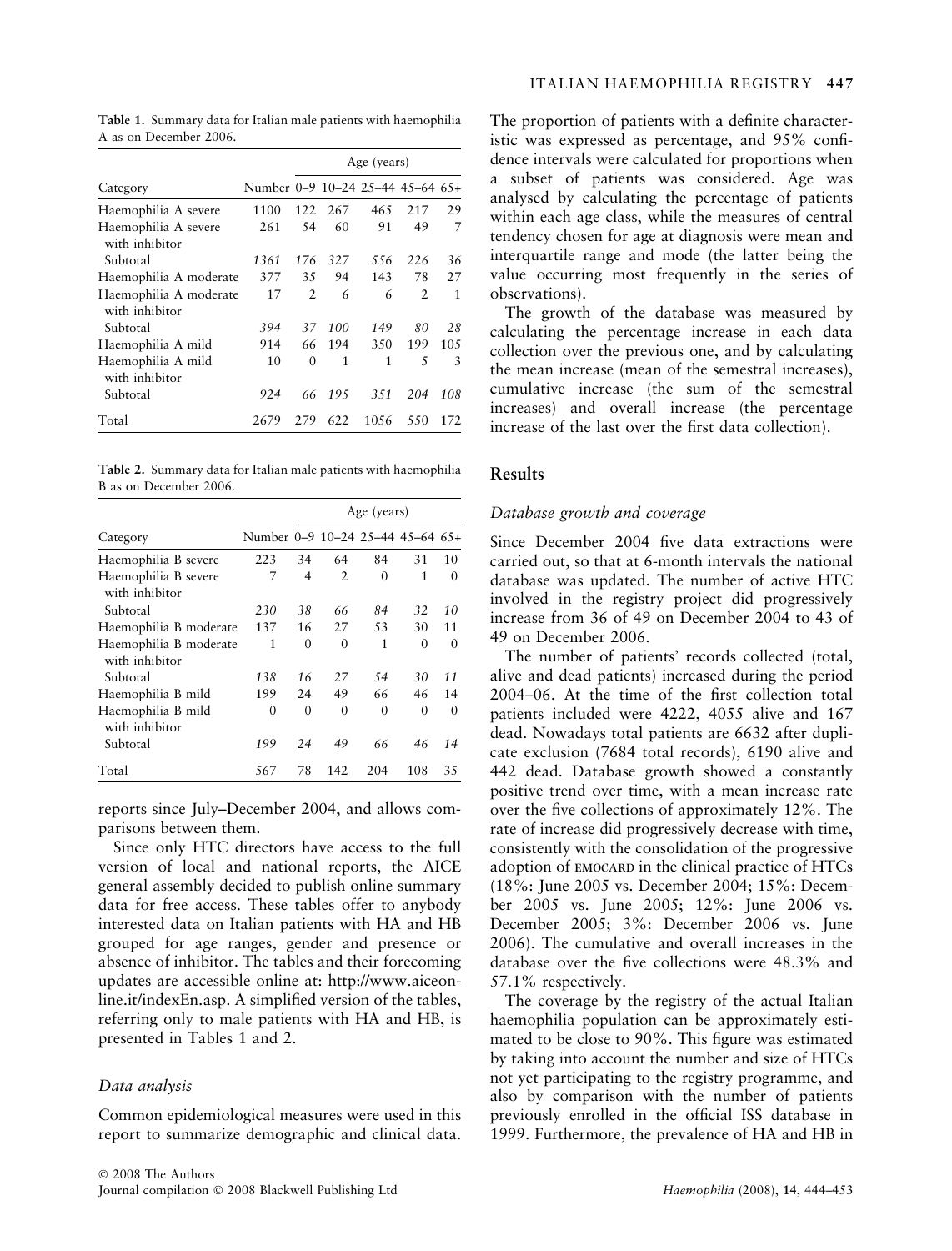Italy calculated on the basis of registry data is 1 and 0.2 in 10 000 males, respectively, i.e. close to the expected theoretical prevalence of the diseases in the general population.

The following sections will report some of the main results from the last database collection of December 2006.

#### Demography

Of the 6190 living patients registered in the last reports 2697 (43.6%) had HA, 573 (9.3%) HB, 1650 (26.6%) VWD and 1270 (20.5%) other coagulopaties (not detailed in this report).

#### Haemophilia A

Patients with HA are stratified as severe (1364, 59.6%), moderate (398, 14.8%) and mild (935,

34.7%). Eighteen patients (0.7%) diagnosed with HA are females. One hundred and three patients are below 4 years of age (5.0% of severe patients, 3.5% of moderate and 2.0% of mild). Details on age distribution of male patients with HA are given in Table 1.

Age at first diagnosis for severe HA peaks in the first years of life and decreases thereafter, with fewer patients first diagnosed at an older age. The trend is opposite for mild HA, with an increasing rate from the class 4- to 10-years-old onwards, while patients with moderate HA show an intermediate trend (see Fig. 2, top panel). Median (interquartile range) age at diagnosis was 1.0 (0.6–6.0) years for severe, 4.0 (1.1–16.0) for moderate and 14.0 (4.2–30.0) for patients with mild HA. The mode of age at diagnosis was 1 for severe and moderate and 4 for patients with mild HA.



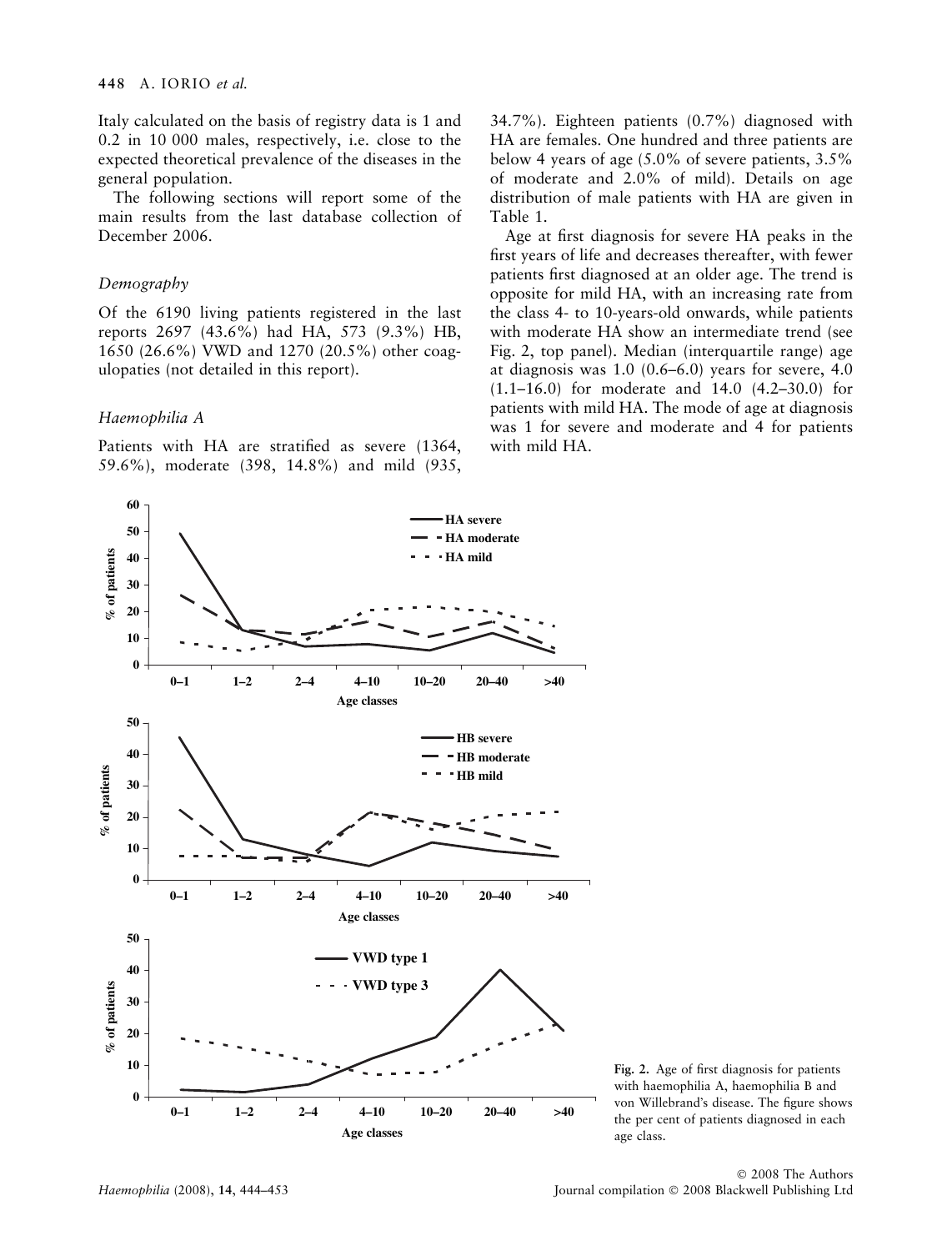In the last 11 years (1996–2006) the median annual number of newly diagnosed patients has been 18 (range: 6–26) for severe HA, 4 (range: 0–8) for moderate and 8 (range: 1–13) for mild disease.

The overall prevalence of the FVIII inhibitor was 10.7% in patients with HA, split in 19.2% of severe patients, 4.3% of moderate and 1.1% of mild. The inhibitor titre was specified in 88.2% of cases, high responders (peak titre  $\geq 10$  BU) being 75.2% and low responders (peak titre <10 BU) being 24.8%.

Data on the rate of HIV infection were reported for 77.3% of patients with HA enrolled in the registry. The percentage (with 95% confidence intervals) of infected patients were 13.5% (95% CI: 11.5–15.5), 3.6 (95% CI: 1.6–5.7) and 1.7 (95% CI: 0.7–2.7) for severe, moderate and mild patients respectively. Because concentrates virally safe from HIV transmission become widely available in Italy since 1985 and no infection occurred after this year, figures were recalculated considering patients born before 1986: 34.2% (95% CI: 29.8–38.7), 12.6% (95% CI: 6.0–19.3) and 8.3% (95% CI: 3.4–13.2) for severely, moderately and mildly affected patients respectively.

Data on the rate of HCV infection were reported for 73.2% of patients with HA enrolled in the registry. The observed rates of infection were 56.0% (95% CI: 53.2–58.9), 51.1 (95% CI: 45.5–56.7) and 42.4 (95% CI: 37.9–46.9) for severe, moderate and mild patients respectively. Because concentrates virally safe from HCV transmission became available in Italy since 1987, these figures were recalculated considering patients born before 1988: 75.5% (95% CI: 72.6–78.4), 75.4 (95% CI: 69.5–81.2) and 67.7 (95% CI: 61.6–73.3) for severely, moderately and mildly affected patients. Six cases of HCV infection were found in patients born after 1987 (four in severe, one in moderate and one in patients with mild HA), giving figures of 1.3% (95% CI: 0.0–2.6), 1.0 (95% CI: 0.0 to 3.0) and 0.5 (95% CI: 0.0 to 1.5) of severely, moderately and mildly affected patients. All these six cases were patients treated with plasma or cryoprecipitate outside Italy.

# Haemophilia B

Patients with HB are stratified as severe (231, 40.3%), moderate (138, 24.1%) and mild (204, 35.6%). Six (1%) patients with HB are females. Thirty patients are below 4 years of age (6.0% of severe, 4.0% of moderate and 2.6% of mild patients). Details on age distribution of male patients with HB are given in Table 2. Age at first diagnosis shows trends similar to those of HA (see Fig. 2, middle panel). Median (interquartile range) age at diagnosis was  $1.5$  (1–10.0) years for severe, 8.0 (2.0– 18.7) for moderate and 20.0 (6.2–39.5) for mild patients with HB. The mode of age at diagnosis was 1 for severe and moderate and 10 for mild patients with HB.

In the last 11 years (1996–2006) the median annual number of newborn patients has been 4 (range:  $0-7$ ), 2 (range:  $0-3$ ), 2 (range:  $0-5$ ) for severe, moderate and mild HB respectively.

Overall prevalence of FIX inhibitor was 1.4% in patients with HB. Inhibitors were reported in 3.0% of severe, 0.7% of moderate and in 0 mild patients with HB. Five of the eight inhibitors had the titre specified, that was high  $(\geq 10 \text{ BU})$  in three and low (<10 BU) in two. No cases of anaphylaxis were recorded upon treatment of these patients with concentrates.

Data about HIV infection were available for 74.7% of patients with HB enrolled in the registry. The percentage of infected patients were: 19.1% (95% CI: 13.4–24.8), 6.9 (95% CI: 2.3–11.5) and 3.1 (95% CI: 0.1–6.1) for severe, moderate and mild patients respectively. When considering only patients born before 1986, the figures were 38.9% (95% CI: 28.8–49.0), 21.9 (95% CI: 7.6–36.2) and 12.5 (95% CI: 1.0–24.0) for severely, moderately and mildly affected patients respectively.

Data about HCV infection were reported for 56.4% of patients with HB enrolled in the registry. The percentage of infected patients were 60.4% (95% CI: 52.3–68.6), 51.1 (95% CI: 40.8–61.4) and 32.6 (95% CI: 23.0–42.2) for severe, moderate and mild patients respectively. When considering only patients born before 1987, the figures were 65.9% (95% CI: 57.6–74.2), 68.7 (95% CI: 57.5–79.8) and 58.8 (95% CI: 45.3–72.3) for severely, moderately and mildly affected patients respectively. One patients with severe HB born after 1987 was positive for HCV (7.7%, 95% CI: 0.0–22.2). He presented other likely sources of infection.

# Von Willebrand's disease

Patients with VWD are stratified as type 1 (1208, 73.1%), type 2 (346, 21.1%; 135 type 2A, 64 type 2B, 128 type 2M and 19 type 2N) and type 3 (96, 5.8%).

Age at diagnosis shows a progressive increase up to 40 years for VWD type 1, while a more constant rate can be observed for VWD type 3 (Fig. 2, bottom panel). Median (interquartile range) age at diagnosis was 25.0 (12.0–37.0) years for type 1 and 11.5 (2.2– 31.0) for type 3 patients with VWD. The mode of age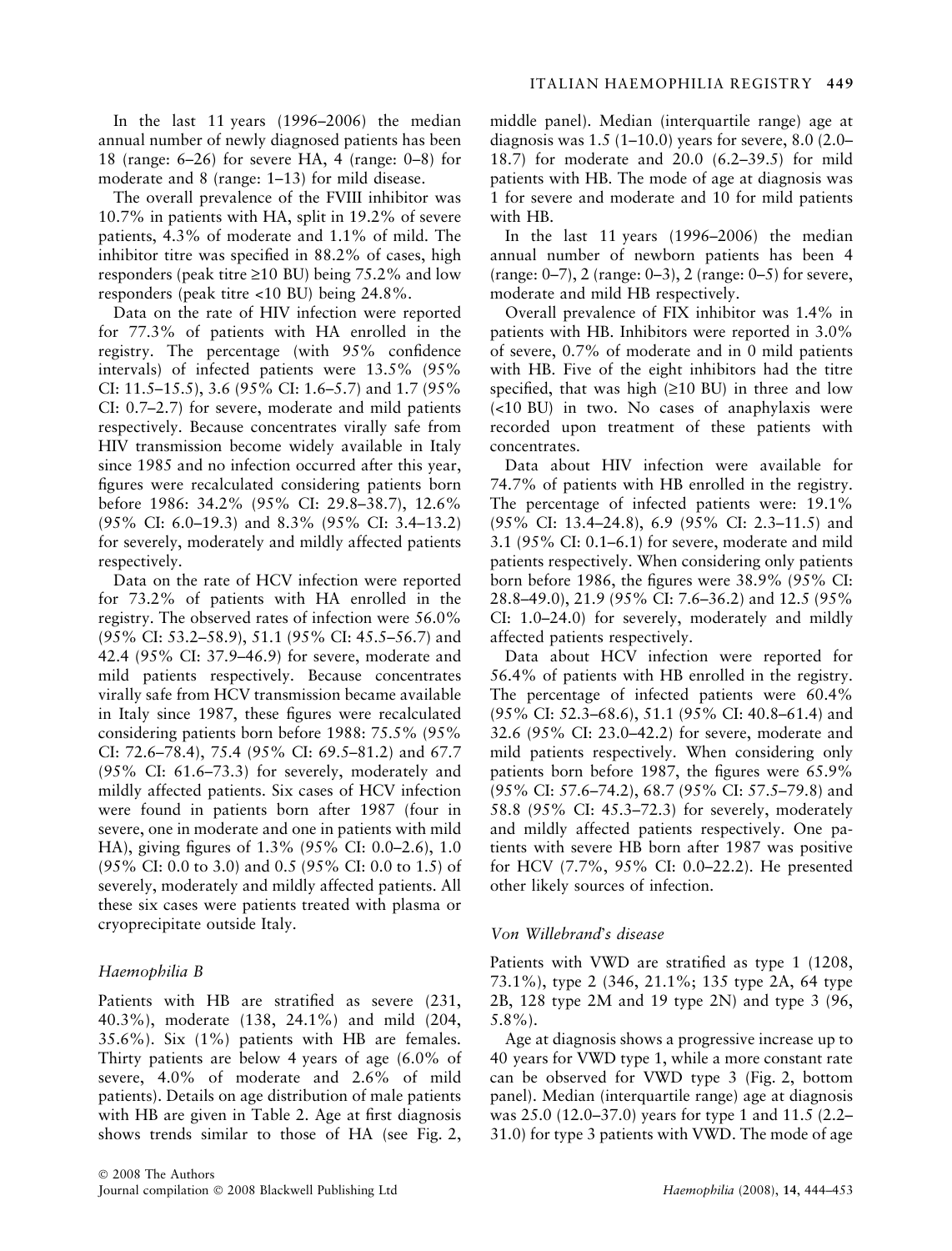at diagnosis was 5 for type 1 and 1 for type 3 patients with VWD.

Six inhibitors were recorded in 96 type 3 patients (6.2%). No inhibitors were found in other VWD types.

# Discussion

Registries are often used to optimally manage genetically determined chronic diseases [28]. As an example, cystic fibrosis is usually managed through registries built up and run with the same scopes and methodology of the present Italian haemophilia registry [29,30]. In the haemophilia field, one of the first registries was set up in UK as early as in 1967 by 36 HTC (National Haemophilia Database) [31]. The UK database collates complete data on all new diagnoses of coagulation disorders, treatment, complications, viral transmission and mortality rates [4–7,32]. The database is regularly used for statistics on patients, healthcare planning and research. It is also used to advise the UK Department of Health and, in collaboration with the Purchasing and Supplies Agency, to inform, plan and audit a national tendering exercise for recombinant FVIII (rFVIII) products, and to advise the Health Department on the budget needed to support the switch of patients from plasma derived to rFVIII.

Another example is the Canadian registry (CHR) [33], operated by the Association of Hemophilia Clinic Directors with the support of the Canadian Association of Nurses in Hemophilia Care and the Canadian Hemophilia Society. The initial objective, in 1988, was to ascertain the number of patients with HA and HB; subsequently other data were added, including hepatitis C and HIV antibody status, the VWD registry and, recently, patients with rare bleeding disorders. Data are submitted anonymously by the 24 Canadian HTCs and updated annually. The clinic-based computer system, called CHARMS (Canadian Hemophilia Assessment and Resource Management System) and installed in all clinics, has been programmed in parallel and harmonized with the registry. The latter is used for epidemiological surveillance, planning research projects, evaluation of viral infections, causes of death and lobbying governments for resources. It has also aided in the struggle for compensation of patients with transfusion-transmitted virus infections [10,15,20]. Other national haemophilia registries are currently serving the haemophilia community [23,34–39].

The AICE chose to develop an information system network intended to collect data on patients with haemophilia and allied coagulation disorders

both retrospectively and prospectively. The registry regularly updates information on patient demographics and clinical and laboratory phenotypes pertaining to 2697 patients with HA and 573 with HB. The prevalence and severity distribution of the disease is comparable to that of other European populations, even if the Italian registry still lacks a proportion of mild patients. The overall prevalence of HA (all degrees of severity) in the Italian registry is 0.95 per 10 000 males, while it is 2.06 in the UK database and 1.47 in the Canadian database. The prevalence of HB is 0.20 in the Italian database, 0.40 in UK and 0.36 in Canada. The prevalence of severe HA is 0.48 and 0.42 per 10 000 males in the Italian and Canadian registries, while for moderate HA they are 0.14 and 0.16 respectively. The prevalence of severe HB is 0.08 and 0.09 in the Italian and Canadian registries [32,40–43]. To our knowledge, no data are published from the UK registry about the prevalence of severe HA and HB. However, it appears that all the three registries cover a similar proportion of severe patients, while both the UK (older and based on a capillary network of HTC) and the CHR (serving a smaller population in the context of a very efficient epidemiological setting) collect a higher percentage of mild and moderate patients.

A puzzling finding in the Italian registry was that a significant proportion of patients, even severe ones, was apparently diagnosed later than expected, i.e. in the first few years after birth. A possible explanation is that in the past it was not unusual for a few patients to remain misdiagnosed or undiagnosed until they were referred to an HTC. For the data on HIV and HCV infections, it should be noted that the figures refer to the subpopulation of tested patients, and for these reasons percentages were given with their confidence intervals. Assuming that all the remaining patients with no information about infection status were negative and not yet recorded in the registry, the figures calculated on the subpopulation of tested patients must be considered the worst case scenario, i.e. likely to be higher than the actual ones. The seven cases of HCV infection found in patients born after 1987 occurred in patients treated with plasma or cryoprecipitate outside Italy (six patients with HA) or with other likely sources of infections (one patient with HB). In comparing the prevalence of HIV and HCV infection before and after the introduction of virally safe concentrates one must take into account also the higher early mortality rate for HIV-infected patients, which accounts at least in part for the higher prevalence of HCV infection in the total population. Unfortunately, registry data on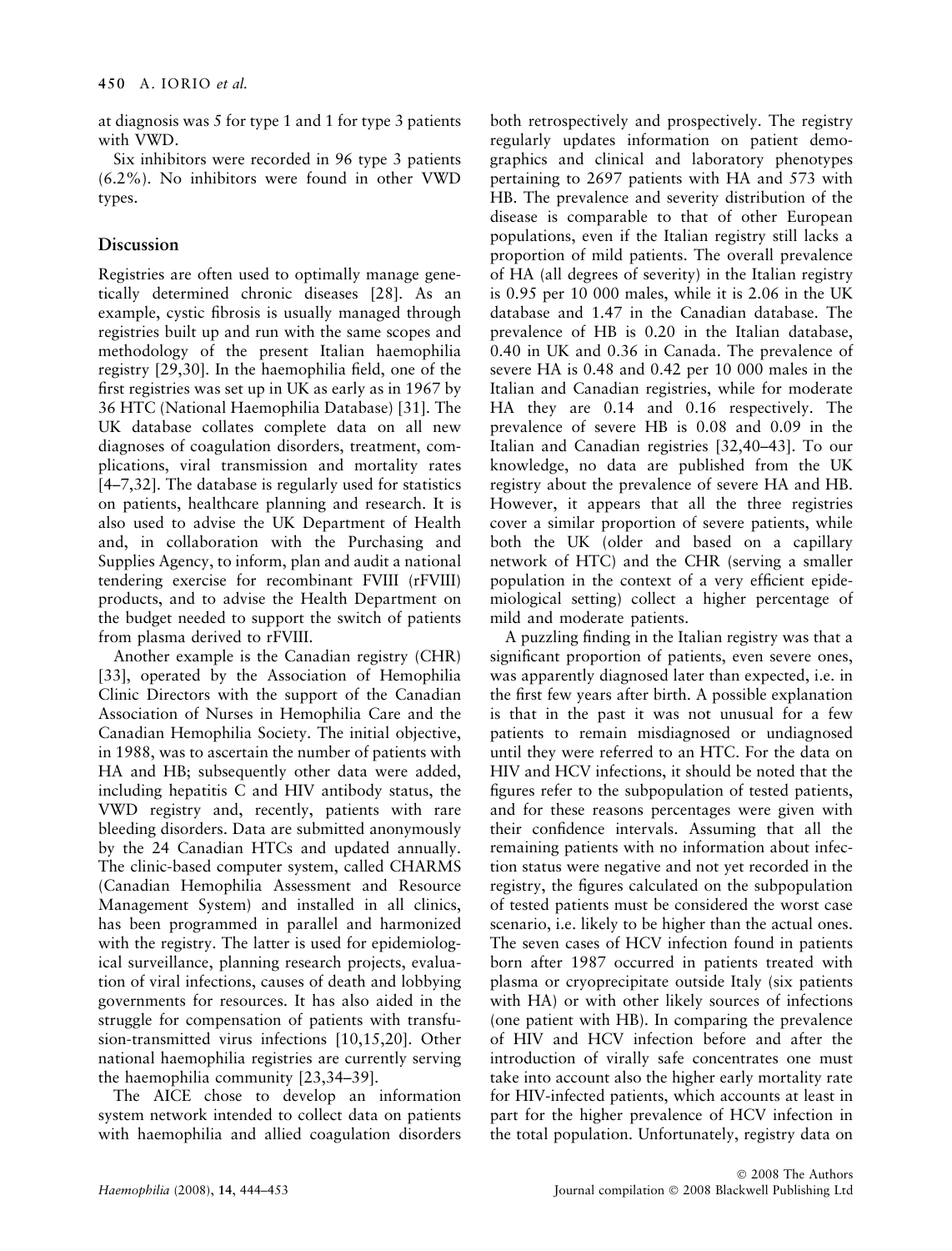mortality causes are yet sparse and not enough to draw definite conclusions at the moment.

The Italian registry shares several characteristics with other aforementioned registries. It was conceived, planned and realized within the network of the AICE HTCs, it is not an initiative prompted by a regulatory agency, mainly or only aimed at cost control scopes. The principal objective of the registry is to develop a tool planned to be fully embedded in the routine daily clinical practice of each participating HTC. It was implemented as an open structure, and is currently being interfaced with several regulatory databases (i.e. the ISS-runned registry for surveillance of plasma-derived concentrates, the Ministry of Health National Database for rare disorders) and has a declared willingness to serve as health policy instrument. Finally, the Italian registry also shows a strong commitment to foster the continuous update of patients records, and heavily relays on web-based technology for most of its activities, i.e. data collection and clearance, report validation and spreadout [17,27,44].

From the research standpoint the Italian registry has the goals, within the frame of AICE-driven projects, to describe the natural history of haemophilia, to investigate epidemiological trends in demographic and clinically relevant outcomes, and to allow cross-match of information coming from multicentre studies (i.e. inhibitor phenotype characterization and genotyping of the population) by systematic use of the registry identifier. Clinical trials and epidemiological surveys now carried out in Italy include the registry identifier as a key to maximize the yield of any research project and to permit investigators to crossmatch different sets of selected information.

The registry presents all the limitations of observational cohort studies, i.e. the risk of selection and inception bias, the absence of a concurrent control group, the non-randomized nature of intra-database subgroups comparisons and the retrospective nature of any inferential analysis performed on the database [28]. Another important limitation of the registry is the voluntary nature of underlying activities, left to the personal initiative of each HTC and to the resources that they are able to mobilize and devote to the project. As a matter of fact, only the centralized phase of data merging, clearing and reporting is managed through a grant issued by an Italian haemophilia patient organization. However, the Italian Ministry of Health, through the ISS, has repeatedly prompted local health authorities to facilitate data collection activities.

Finally, the Italian HTC directors chose to try to improve data yield and quality by two complementary action plans. The first one is to identify specific objectives to be reached in the next future (i.e. complete ascertainment of inhibitor cases and input of genetic mutations to the database). The second is to prompt the evolution of the system to allow patients to directly input their own data (mainly infusion and hemorrhage records) through a secured web-based application.

# Acknowledgements

The Italian Registry of Haemophilia and Allied Disorders was made possible by an unrestricted grant given by Wyeth Lederle, who sponsored the costs of EmoCard development and of the registry website. The database merge and the analysis of the data are performed twice a year by one of us (EO), who is recipient of a grant from the Paracelso Foundation, an organ association of Italian haemophilia patients.

## Disclosures

The authors stated that they had no interests which might be perceived as posing a conflict or bias.

### References

- 1 Mannucci PM, Tuddenham E. The hemophilias from royal genes to gene therapy. N Engl J Med 2001; 344: 1773–9.
- 2 Evatt BL, Black C, Batorova A, Street A, Srivastava A. Comprehensive care for haemophilia around the world. Haemophilia 2004; 10: 9–13.
- 3 Evatt BL. World Federation of Hemophilia Guide to Developing a National Patient Registry. World Federation of Haemophilia 2005. Available at http://www. wfh.org/2/docs/Publications/Diagnosis\_and\_Treatment/ Registry\_Guide\_2005.pdf. (last accessed 07.09.2007).
- 4 Darby SC, Kan SW, Spooner RJ et al. The impact of HIV on mortality rates in the complete UK haemophilia population. AIDS 2004; 20: 525–33.
- 5 Darby SC, Ewart DW, Giangrande PL et al. Mortality from liver cancer and liver disease in haemophilic men and boys in UK given blood products contaminated with hepatitis C. UK Haemophilia Centre Directors' Organisation. Lancet 1997; 350: 1425–31.
- 6 Darby SC, Ewart DW, Giangrande PL, Spooner RJ, Rizza CR. Importance of age at infection with HIV-1 for survival and development of AIDS in UK haemophilia population. UK Haemophilia Centre Directors' Organisation. Lancet 1996; 347: 1573–9.
- 7 Wilde JT, Lee CA, Darby SC et al. The incidence of lymphoma in the UK haemophilia population between 1978 and 1999. AIDS 2002; 16: 1803–7.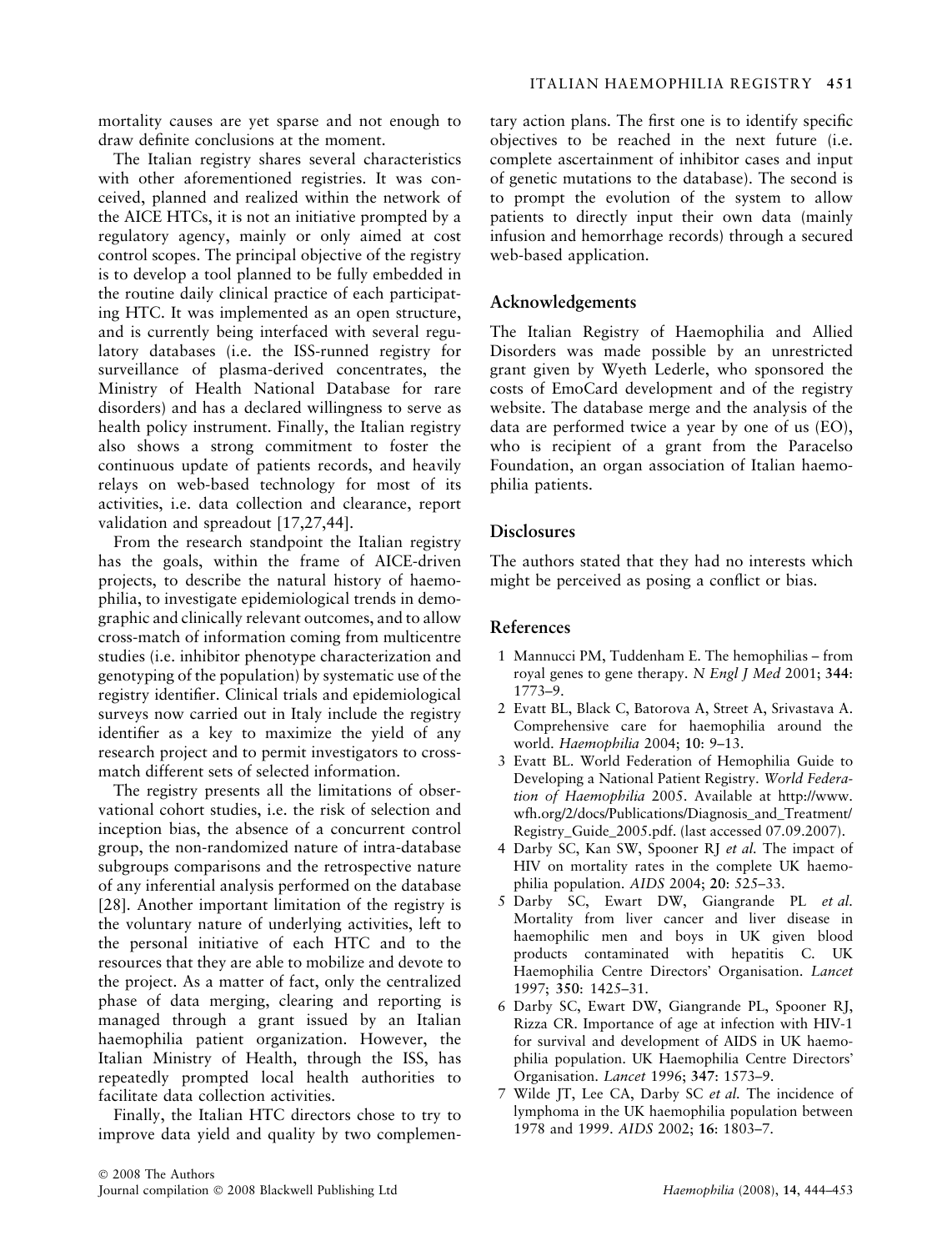- 8 Hazewinkel MH, Hoogerwerf JJ, Hesseling PB et al. Haemophilia patients aged 0–18 years in the Western Cape. S Afr Med J 2003; 93: 793–6.
- 9 Kar A, Potnis-Lele M. Descriptive epidemiology of haemophilia in Maharashtra, India. Haemophilia 2001; 7: 561–7.
- 10 Walker IR, Julian JA. Causes of death in Canadians with haemophilia 1980–1995. Association of Hemophilia Clinic Directors of Canada. Haemophilia 1998; 4: 714–20.
- 11 Ghirardini A, Schinaia N, Chiarotti F, De BR, Rodeghiero F, Binkin N. Epidemiology of hemophilia and of HIV infection in Italy. GICC. Gruppo Italiano Coagulopatie Congenite. J Clin Epidemiol 1994; 47: 1297– 306.
- 12 Schinaia N, Ghirardini AM, Mazzucconi MG, Tagariello G, Morfini M, Chiarotti F. Clinical factors associated with progression to AIDS in the Italian cohort of HIV-positive hemophiliacs. G.I.C.C. Gruppo Italiano Coagulopatie Congenite. Thromb Haemost 1994; 72: 33–8.
- 13 Schinaia N, Ghirardini A, Chiarotti F, Gringeri A, Mannucci PM. Progression to AIDS among Italian HIV-seropositive haemophiliacs. Italian Group. AIDS 1991; 5: 385–91.
- 14 Parameswaran R, Shapiro AD, Gill JC, Kessler CM. Dose effect and efficacy of rFVIIa in the treatment of haemophilia patients with inhibitors: analysis from the Hemophilia and Thrombosis Research Society Registry. Haemophilia 2005; 11: 100–6.
- 15 Arnold DM, Julian JA, Walker IR. Mortality rates and causes of death among all HIV-positive individuals with hemophilia in Canada over 21 years of follow-up. Blood 2006; 108: 460–4.
- 16 Triemstra M, Rosendaal FR, Smit C, Van der Ploeg HM, Briet E. Mortality in patients with hemophilia. Changes in a Dutch population from 1986 to 1992 and 1973 to 1986. Ann Intern Med 1995; 123: 823–7.
- 17 Arts DG, De Keizer NF, Scheffer GJ. Defining and improving data quality in medical registries: a literature review, case study, and generic framework. *J Am* Med Inform Assoc 2002; 9: 600–11.
- 18 Szucs TD, Offner A, Kroner B, Giangrande P, Berntorp E, Schramm W. Resource utilisation in haemophiliacs treated in Europe: results from the European Study on Socioeconomic Aspects of Haemophilia Care. The European Socioeconomic Study Group. Haemophilia 1998; 4: 498–501.
- 19 van Aken WG. The need for a national blood product monitoring system: role of hemophilia registries. Transfusion 1995; 35: 540–1.
- 20 Walker I, Pai M, Akabutu J et al. The Canadian Hemophilia Registry as the basis for a national system for monitoring the use of factor concentrates. Transfusion 1995; 35: 548–51.
- 21 Saad S, Rowley G, Tagliavacca L, Green PM, Giannelli F. First report on UK database of haemophilia B

mutations and pedigrees. UK Haemophilia Centres. Thromb Haemost 1994; 71: 563–70.

- 22 Belvini D, Salviato R, Radossi P et al. Molecular genotyping of the Italian cohort of patients with hemophilia B. Haematologica 2005; 90: 635–42.
- 23 Fernandez-Lopez O, Garcia-Lozano JR, Nunez-Vazquez R, Perez-Garrido R, Nunez-Roldan A. The spectrum of mutations in Southern Spanish patients with hemophilia A and identification of 28 novel mutations. Haematologica 2005; 90: 707–10.
- 24 Green PM, Waseem NH, Bagnall RD, Giannelli F. Mutation analysis and genetic service: the construction and use of national confidential databases of mutations and pedigrees. Genet Test 1997; 1: 181–8.
- 25 Mukherjee S, Mukhopadhyay A, Chaudhuri K, Ray K. Analysis of haemophilia B database and strategies for identification of common point mutations in the factor IX gene. Haemophilia 2003; 9: 187–92.
- 26 Dimichele D. In praise of long-term prospective data collection: questions and perspectives. J Thromb Haemost 2004; 2: 1044–6.
- 27 Al-Shahi R, Warlow C. Using patient-identifiable data for observational research and audit. BMJ 2000; 321: 1031–2.
- 28 Bolton-Maggs PH. Haemophilia paucity of evidence, ways forward? Blood Coagul Fibrinolysis 2003; 14: S7–9.
- 29 Leal T, Reychler G, Mailleux P, Gigi J, Godding V, Lebecque P. A specific database for providing local and national level of integration of clinical data in cystic fibrosis. J Cyst Fibros 2007; 6: 187–93.
- 30 Metha G, Sims E, Culross F, McCormick J, Mehtha A. Potential benefits of the UK Cystic Fibrosis Database. J R Soc Med 2004; 97: 60–71.
- 31 Hay CR. The UK Haemophilia Database: a tool for research, audit and healthcare planning. Haemophilia 2004; 10 (S3): 21.
- 32 Darby SC, Keeling DM, Spooner RJ et al. The incidence of factor VIII and factor IX inhibitors in the hemophilia population of the UK and their effect on subsequent mortality, 1977-99. J Thromb Haemost 2004; 2: 1047–54.
- 33 Walker I. The Canadian Hemophilia Registry. Haemophilia 2004; 10: 21–2.
- 34 Lindvall K, Swedenborg N. UMAS Hemophilia Database. Stud Health Technol Inform 2006; 122: 853.
- 35 Awidi AS. Inherited bleeding disorders in Jordan: an update of a 25 year registry. Pathophysiol Haemost Thromb 2006; 35: 152.
- 36 Watling M. The European acquired haemophilia registry. Blood Coagul Fibrinolysis 2004; 15: S29.
- 37 Kar A, Potnis-Lele M. Haemophilia data collection in developing countries: example of the haemophilia database of Maharashtra. Haemophilia 2004; 10:  $301 - 4$
- 38 Krebs H, Domsch C, Adelhard K et al. The national GTH haemophilia registry as database within the scope